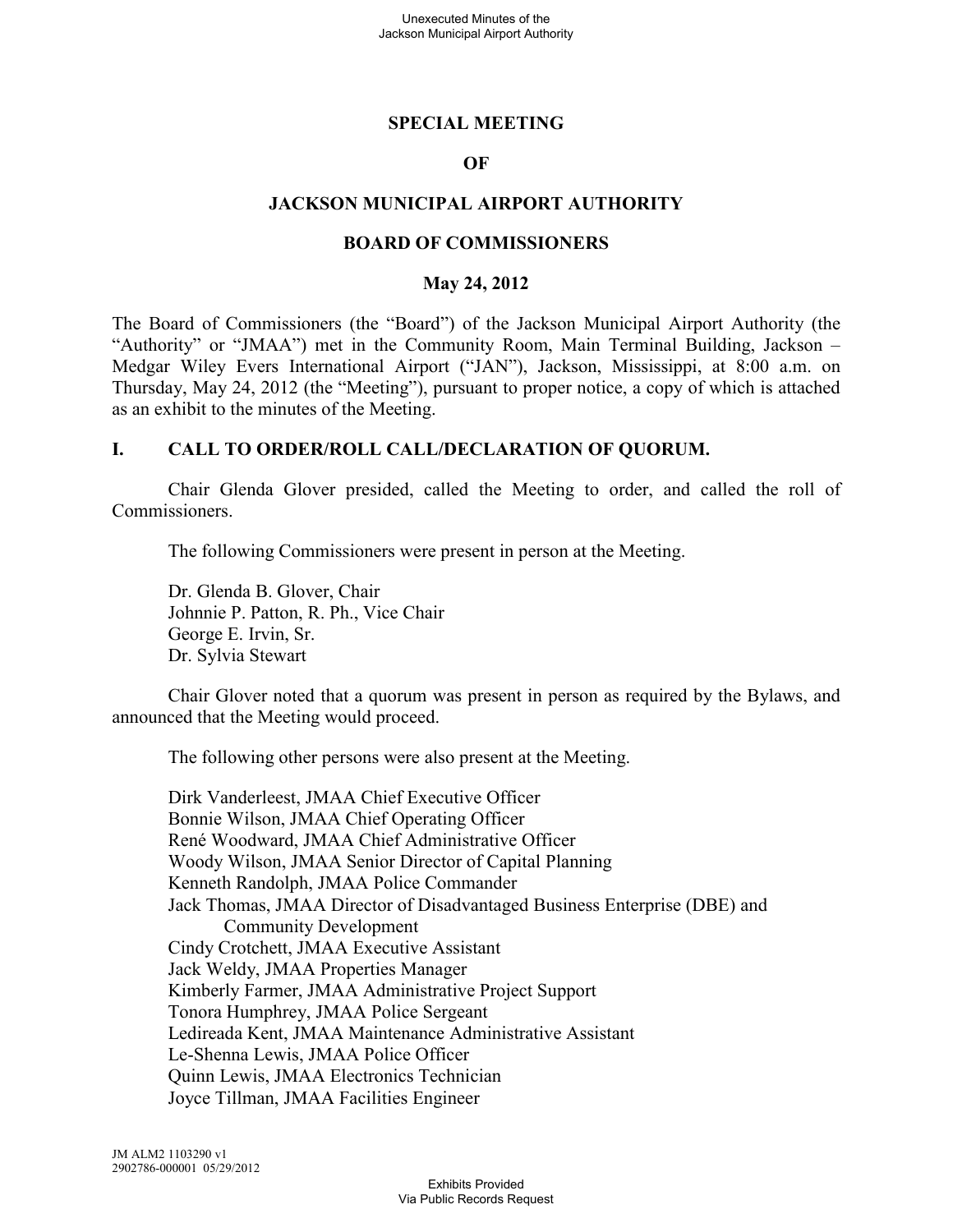Chuck Lott, Neel-Schaffer Liston Sage, Summer Aviation Intern Michael Boyd, The Boyd Group Alan Moore, Baker Donelson Bearman Caldwell & Berkowitz Jeff Wagner, Baker Donelson Bearman Caldwell & Berkowitz Alexander Martin, Baker Donelson Bearman Caldwell & Berkowitz

## **II. PRESENTATION BY MICHAEL BOYD.**

Mr. Vanderleest introduced Michael Boyd, founder and president of The Boyd Group. Mr. Vanderleest reminded the Board that Mr. Boyd and his firm have served as a special consultant to JMAA for several years, providing advice and counsel on the status of different airlines and the overall commercial airline industry. Before Mr. Boyd spoke, Mr. Vanderleest also advised the Board that he had previously distributed an Economic Impact and Benefits Analysis of Jackson – Medgar Wiley Evers International Airport, which had been prepared by Mr. Boyd's firm. A copy of the Economic Impact and Benefits Analysis is attached as an exhibit to the minutes of the Meeting.

Mr. Boyd then presented and discussed a PowerPoint presentation outlining the current status of the airline industry, with particular focus on the impact of the current state of the industry on JAN. A copy of the PowerPoint is attached as an exhibit to the minutes of the Meeting.

## **III. APPROVAL AND EXECUTION OF MINUTES.**

## **A. Special Meeting of the Board of Commissioners, April 19, 2012.**

After discussion, upon motion duly made by Commissioner Irvin, seconded by Commissioner Patton, and unanimously approved by the affirmative votes of all Commissioners present, the minutes described above were approved as presented and directed to be filed in the appropriate minute book and records of the Authority.

## **IV. PUBLIC COMMENTS.**

None.

## **V. REPORTS.**

## **A. Chief Executive Officer.**

1. *Airport Project Manager Summary, Period Ending April 30, 2012.* 

## 2. *Airport Activity Statistics Report, Period Ending April 30, 2012.*

Mr. Vanderleest directed the Board's attention to the Airport Project Manager Summary and the Airport Activity Statistics Report as found in the packet distributed to the Board prior to the Meeting (the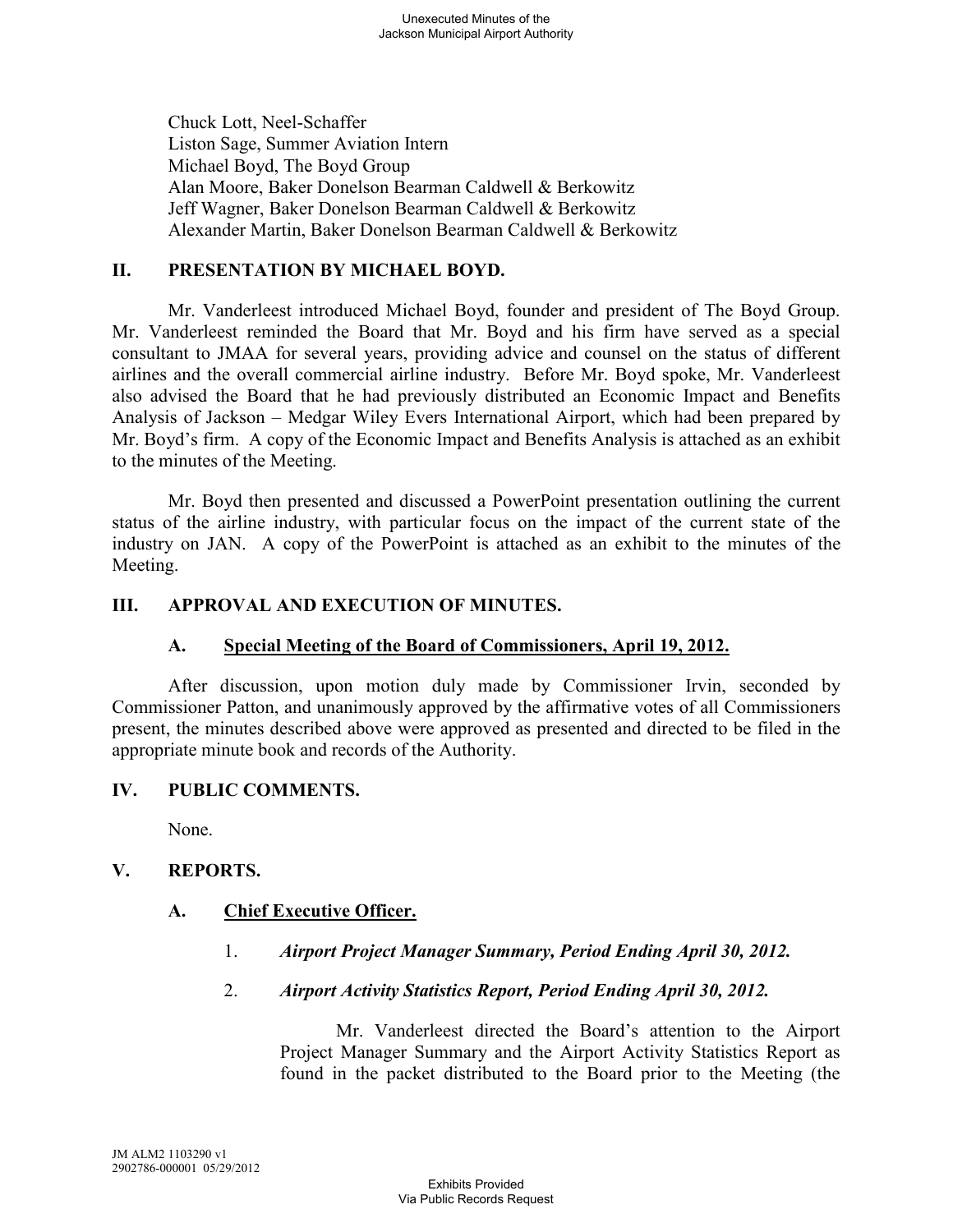"Packet"), and discussed these reports with the Board. A copy of the Packet is attached as an exhibit to the minutes of the Meeting.

## 3. *Employee Recognitions.*

a. Employee of the Month, May 2012: Ledireada Kent, Maintenance Administrative Support, Department of Maintenance.

> Mr. Vanderleest recognized and commended Ms. Kent for being named Employee of the Month for May 2012.

## 4. *Professional Recognitions.*

- a. Sergeant Tonora Humphrey, Department of Public Safety.
	- (1) JMAA "Top Cop," Mississippi Center for Police and Sheriffs.

Mr. Vanderleest recognized and commended Sergeant Humphrey for being named JMAA's "Top Cop" by the Mississippi Center for Police and Sheriffs.

- b. Quinn Lewis, Electronics Technician, Department of Administration.
	- (1) Hinds Community College, Associate's Degree in Applied Science, Electrical Technology.

Mr. Vanderleest recognized and commended Mr. Lewis for completing an Associate's Degree in Applied Science, Electrical Technology, from Hinds Community College.

## 5. *Organizational Recognitions.*

a. Jackson Municipal Airport Authority: 2012 Annual Conference, Mississippi Airports Association.

> Mr. Vanderleest informed the Board that the Authority had received a plaque from the Mississippi Airports Association ("MAA") in recognition of the Authority's sponsorship of MAA's 2012 Annual Conference, which had been held earlier this month in Biloxi, Mississippi.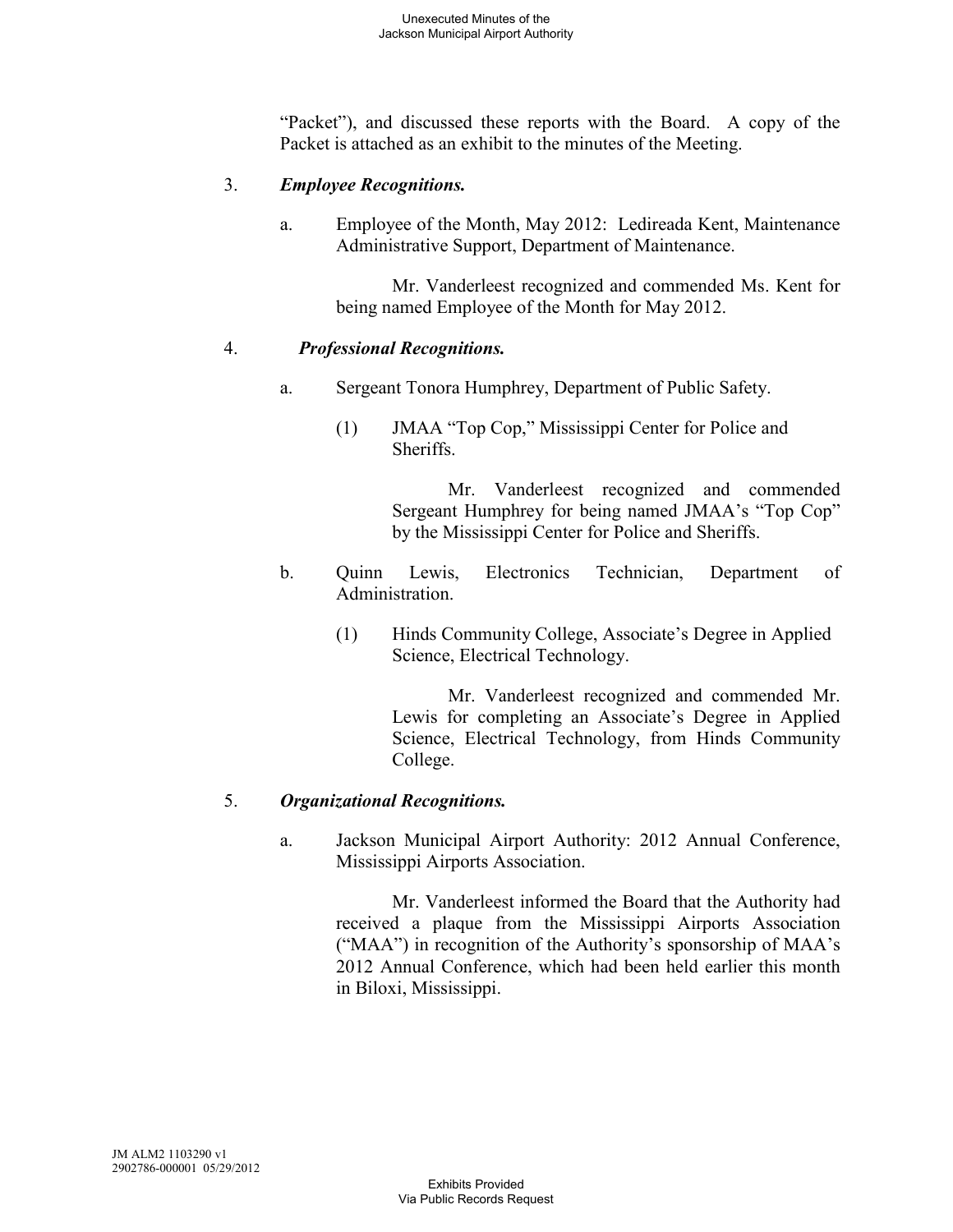## **B. Attorney.**

Mr. Moore said that he would provide the Board with an update on the status of the arbitration of the termination of the contract with Rifenburg Construction Inc. during an Executive Session, later in the Meeting.

## **VI. ACTION ITEMS.**

## **A. Financial Matters.**

## 1. *Financial Reports for April 2012.*

- a. Balance Sheet: Accept.
- b. Income Statement: Accept.
- c. Claims Docket for April 2012: Approve.

Mr. Vanderleest directed the Board's attention to the above referenced financial reports for April 2012, and the Claims Docket for April 2012, all of which were included in the Packet.

After discussion, upon motion duly made by Commissioner Stewart, seconded by Commissioner Patton, and unanimously approved by the affirmative votes of all Commissioners present, the Board adopted the following resolution.

### **RESOLUTION ACCEPTING FINANCIAL REPORTS FOR APRIL 2012 AND APPROVING AND AUTHORIZING PAYMENT OF CLAIMS DOCKET FOR APRIL 2012**

**WHEREAS**, the Board of Commissioners (the "Board") of the Jackson Municipal Airport Authority (the "Authority") has reviewed and considered (i) the Balance Sheet and the Income Statement for the Authority for the month and period ending April 30, 2012 (the "Financial Reports") and (ii) the Claims Docket of the Authority for the month of April 2012 (the "Claims"), both the Financial Reports and the Claims being (i) included in the packet distributed to the Board prior to the May 24, 2012, Special Meeting of the Board, and (ii) incorporated herein by reference;

**NOW, THEREFORE, BE IT RESOLVED**, the Board hereby (i) accepts the Financial Reports and (ii) approves and authorizes payment of the Claims in the total amount of \$1,173,979.36.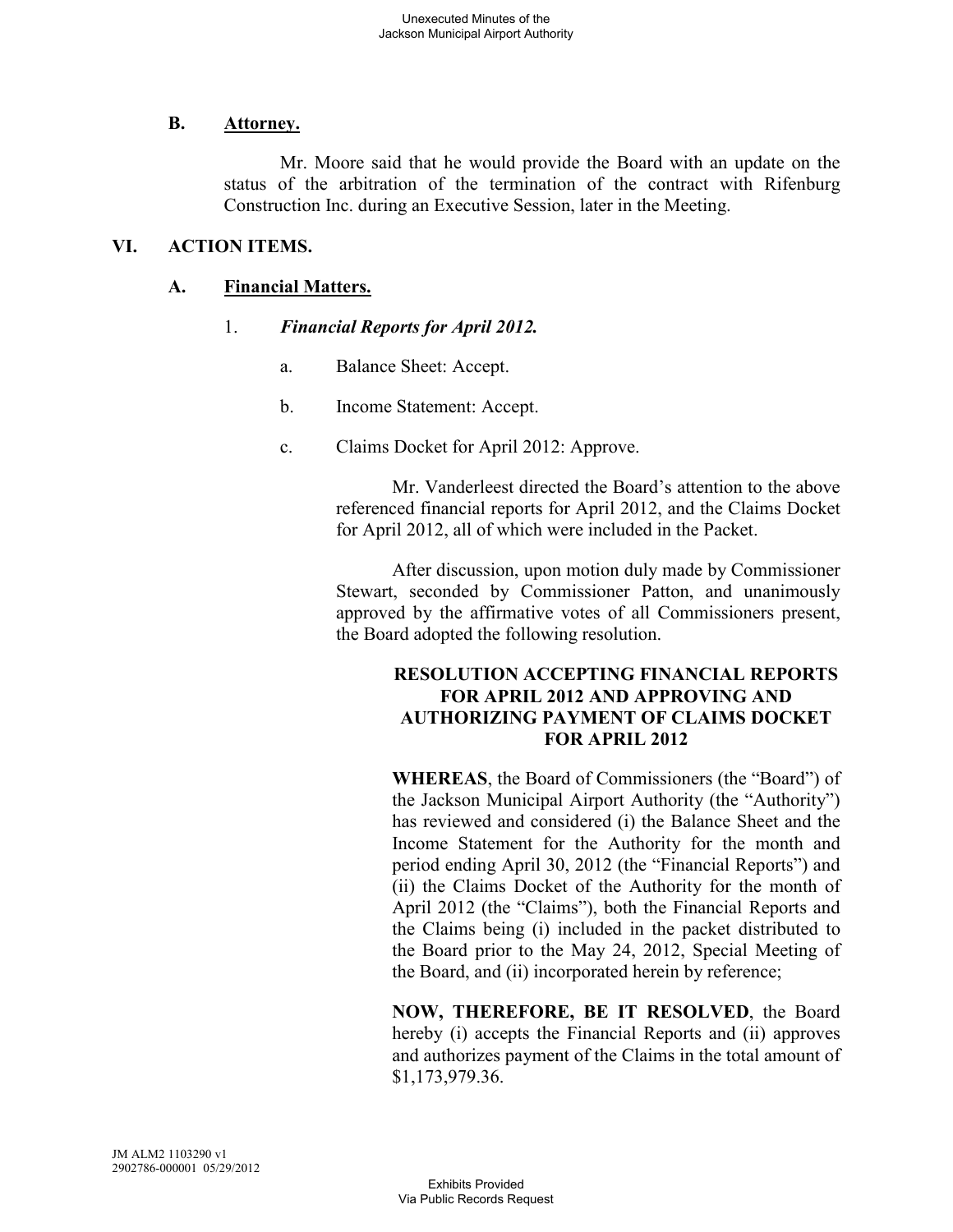### **B. Service Agreements.**

There was no discussion of service agreements at the Meeting.

### **C. Construction Projects.**

- 1. *JMAA Project No. 003-11, Terminal Entrance Enhancement and Parking Area Improvements, HKS: Award Contract.*
- 2. *JMAA Project No. 011-11, Power Resources Evaluation and Improvements, JAN and HKS: Authorize Advertisements for Bids.*
- 3. *JMAA Project No. 010-12, Lighting Assessment and Evaluation, JAN: Authorize Agreement.*

Mr. Vanderleest directed the Board's attention to the memoranda in the Packet, which described these matters, and discussed these matters with the Board.

After discussion, upon motion duly made by Commissioner Patton, seconded by Commissioner Stewart, and unanimously approved by the affirmative votes of all Commissioners present, the Board adopted the following resolution.

### **RESOLUTION APPROVING AND AUTHORIZING CERTAIN ACTIONS WITH RESPECT TO CERTAIN CONSTRUCTION PROJECTS**

**WHEREAS**, the staff of the Jackson Municipal Airport Authority (the "Authority") has recommended that the Board of Commissioners (the "Board") of the Authority approve and authorize certain actions with respect to certain construction projects identified below, all as more particularly described in certain memoranda (i) included in the packet distributed to the Board prior to the May 24, 2012, Special Meeting of the Board, and (ii) incorporated herein by reference (separately, each a "Memorandum;" collectively, the "Memoranda"); and

**WHEREAS**, the Board has reviewed the Memoranda and considered the recommendations therein by the staff of the Authority;

**NOW**, **THEREFORE, BE IT RESOLVED**, the Board hereby determines that it would be in the best interests of and in furtherance of the duties and responsibilities of the Authority to, and the Board hereby does, take the following actions: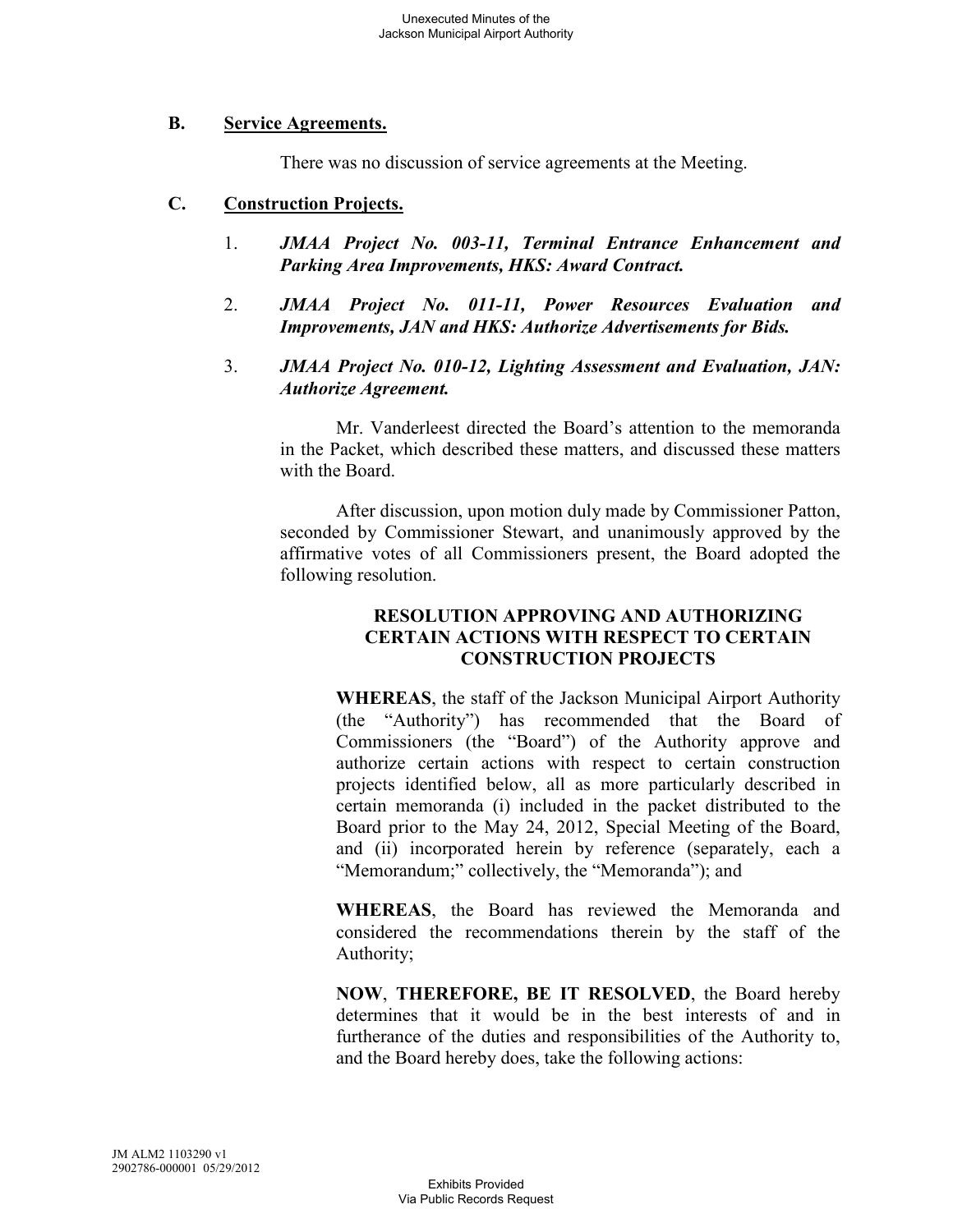- 1. The Board hereby (i) waives the failure of Cornerstone Construction and Development, LLC ("Cornerstone") to properly notarize the signature of Cornerstone's president on its bid for JMAA Project No. 003-11, Terminal Entrance Enhancement and Parking Area Improvements at Hawkins Field (the "HKS Terminal Improvements Project"); (ii) accepts the bid by Cornerstone for the HKS Terminal Improvements Project in the amount of \$169,000 as the lowest and best bid for the HKS Terminal Improvements Project; and (iii) approves and authorizes negotiation, execution and accomplishment of an agreement with Cornerstone to accomplish the HKS Terminal Improvements Project (the "Cornerstone Agreement"); all as more particularly described in the memorandum dated May 18, 2012, which describes this matter, said Cornerstone Agreement to be in such form and to contain such terms and conditions consistent with the Memorandum, as may be deemed appropriate by the Chief Executive Officer of the Authority, as evidenced by his execution thereof.
- 2. The Board (i) approves and authorizes negotiation and execution of an amendment to the professional services agreement with I. C. Thomasson Associates, Inc. ("ICT"), pursuant to which ICT will provide additional professional services in connection with JMAA Project No. 011-11, Power Resources Evaluation and Improvements at Hawkins Field and Jackson – Medgar Wiley Evers International Airport (the "Power Resources Project"), with the additional cost not to exceed \$3,500 for a new total of \$360,500 (the "ICT Amendment"); (ii) approves and authorizes publication of an advertisement for bids for two phases of the Power Resources Project; (iii) approves, authorizes and directs the staff of the Authority to take all steps necessary and appropriate to accomplish receipt of certain grant funds offered by the Federal Aviation Administration under the Airports Improvement Program totaling \$2,986,900 (the "AIP Grants"); and (iv) authorizes and accepts the revised proposed budget for the Power Resources Project, for a new total project budget of \$4,885,900; all as more particularly described in the Memorandum dated May 7, 2012, which describes this matter.
- 3. The Board approves and authorizes negotiation and execution of a professional services agreement with Scott C. Woods and Associates ("Woods") to provide a detailed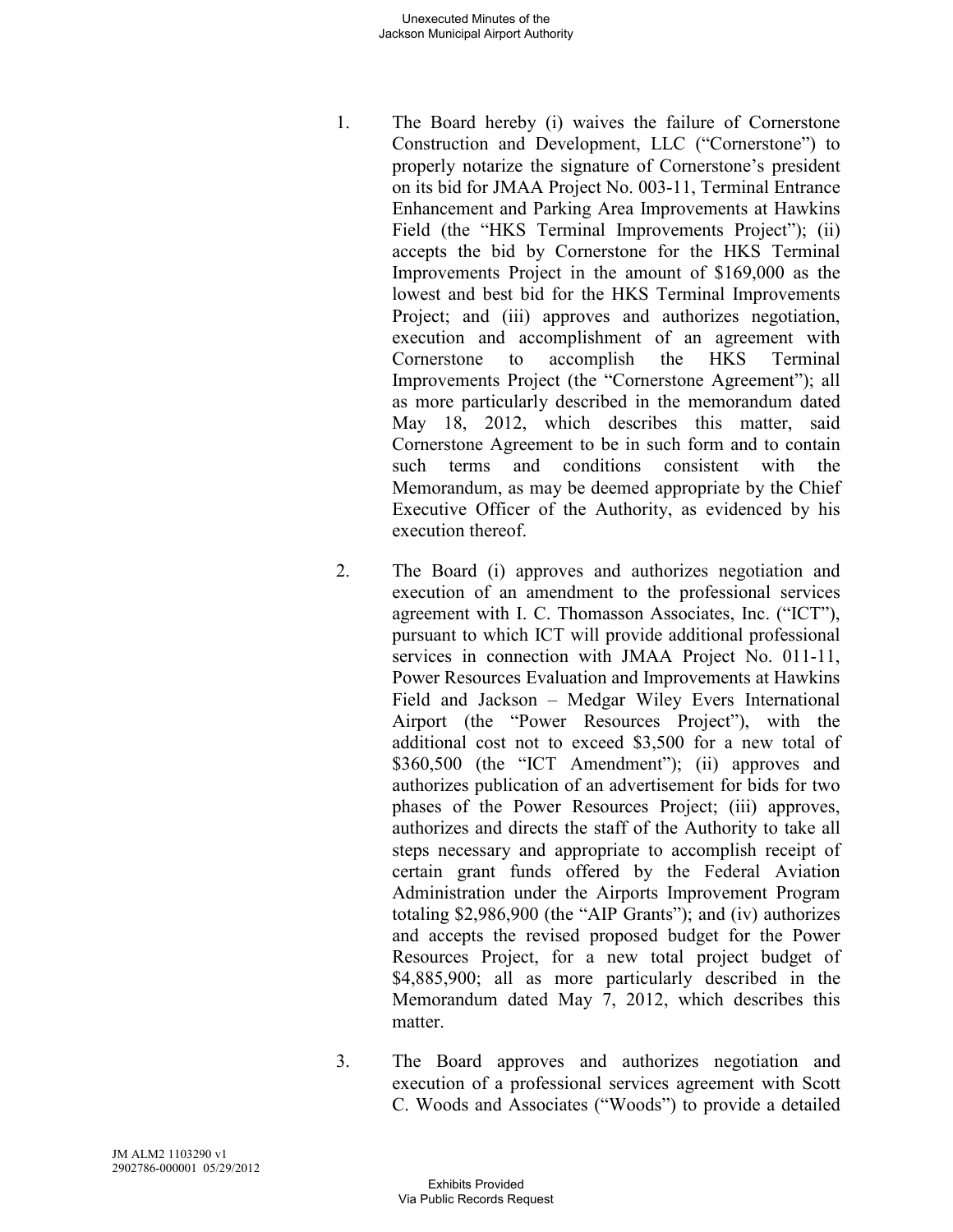assessment of and recommendations for improvement to the various lighting systems in place at Jackson – Medgar Wiley Evers International Airport (JMAA Project No. 010- 12) at a cost not to exceed \$27,600 (the "Woods Agreement"), said Woods Agreement to be in such form and to contain such terms and conditions consistent with the Memorandum dated May 9, 2012, which describes this matter, as may be deemed appropriate by the Chief Executive Officer of the Authority, as evidenced by his execution thereof.

### 4. *JMAA Contract No. 372-21, Hangar Development Options Assessment, JAN: Authorize Addendum to Agreement.*

Mr. Moore said that since this matter concerns the possible lease of real property at JAN, the Board should consider discussing this matter in Executive Session later in the Meeting.

After discussion, the Board voted to defer discussion of this matter until it could be considered during an Executive Session later in the Meeting.

## **D. Procurements.**

There was no discussion of procurements at the Meeting.

## **E. Grants.**

There was no discussion of grants at the Meeting.

# **F. Other Matters.**

# 1. *Board Travel.*

There was no discussion regarding Board Travel at the Meeting.

## **VII. CLOSED SESSION.**

Mr. Moore recommended that the Board enter Closed Session for the limited purpose of considering whether to enter into Executive Session to discuss (i) the terms and conditions by which JMAA might lease certain real property at JAN and (ii) the current status and strategy for handling the dispute between JMAA and Rifenburg Construction, Inc. ("Rifenburg") regarding the East Runway construction project, which was in arbitration, both of which required confidential discussion and action, if any.

At approximately 8:55 a.m., after discussion, upon motion duly made by Commissioner Stewart, seconded by Commissioner Irvin, and unanimously approved by the affirmative votes of all Commissioners present, the Board adopted a resolution authorizing the Board to enter Closed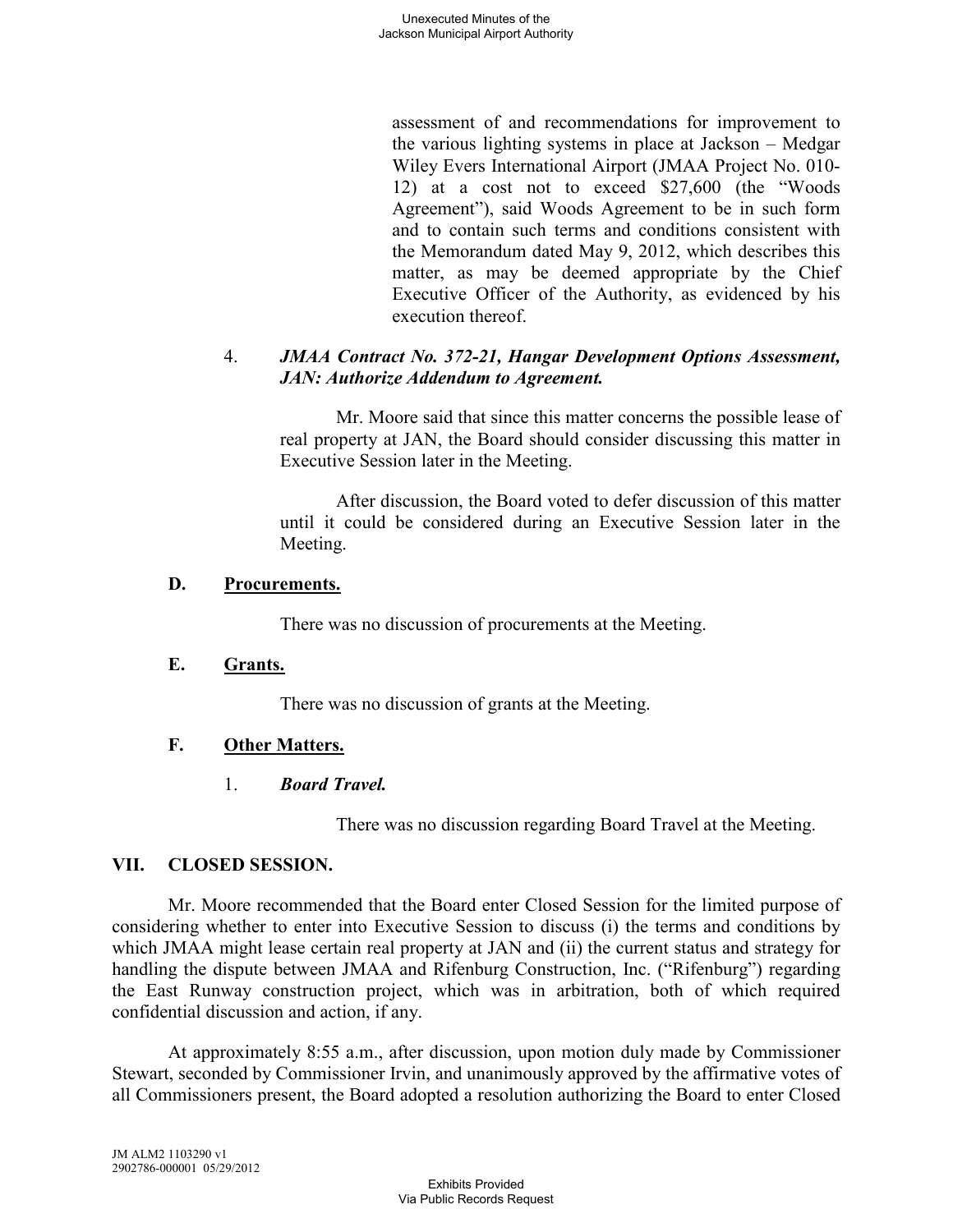Session for the limited purpose of considering whether to enter Executive Session for the limited purpose of discussing and taking action, if any, on (i) the terms and conditions by which JMAA might lease certain real property at JAN and (ii) the current status and strategy for handling the dispute between JMAA and Rifenburg regarding the East Runway construction project, which was in arbitration, both of which required confidential discussion and action, if any.

The Board asked Mr. Vanderleest, Ms. Wilson, Mr. Wilson, Mr. Moore, Mr. Wagner and Mr. Martin to remain during the Closed Session. Everyone else present at the Meeting left the Community Room at this time.

At approximately 8:56 a.m., the Board met in Closed Session.

At approximately 8:57 a.m., upon motion duly made by Commissioner Irvin, seconded by Commissioner Stewart, and unanimously approved by the affirmative votes of all Commissioners present, the Board voted to enter into Executive Session for the limited purpose of discussing and taking action, if any, on (i) the terms and conditions by which JMAA might lease certain real property at JAN and (ii) the current status and strategy for handling the dispute between JMAA and Rifenburg regarding the East Runway construction project, which was in arbitration, both of which required confidential discussion and action, if any.

The Board asked everyone present during the Closed Session to remain for the Executive Session.

Mr. Wagner informed those outside the Meeting that the Board had voted to enter Executive Session for the limited purpose of discussing and taking action, if any, on (i) the terms and conditions by which JMAA might lease certain real property at JAN and (ii) the current status and strategy for handling the dispute between JMAA and Rifenburg regarding the East Runway construction project, which was in arbitration, both of which required confidential discussion and action, if any.

## **VIII. EXECUTIVE SESSION.**

At 8:58 a.m., the Board met in Executive Session.

## **IX. OPEN SESSION.**

At approximately 9:20 a.m., the Board reconvened the Meeting in Open Session. Mr. Wagner invited the staff of the Authority and the general public back into the Meeting, but no one did so.

Chair Glover reported that the following discussions and actions had occurred during the Executive Session.

### **A. JMAA Contract No. 372-21, Hangar Development Options Assessment, JAN: Authorize Addendum to Agreement.**

Chair Glover reported that, during the Executive Session, Mr. Vanderleest advised the Board of various options for leasing certain real property at JAN. At